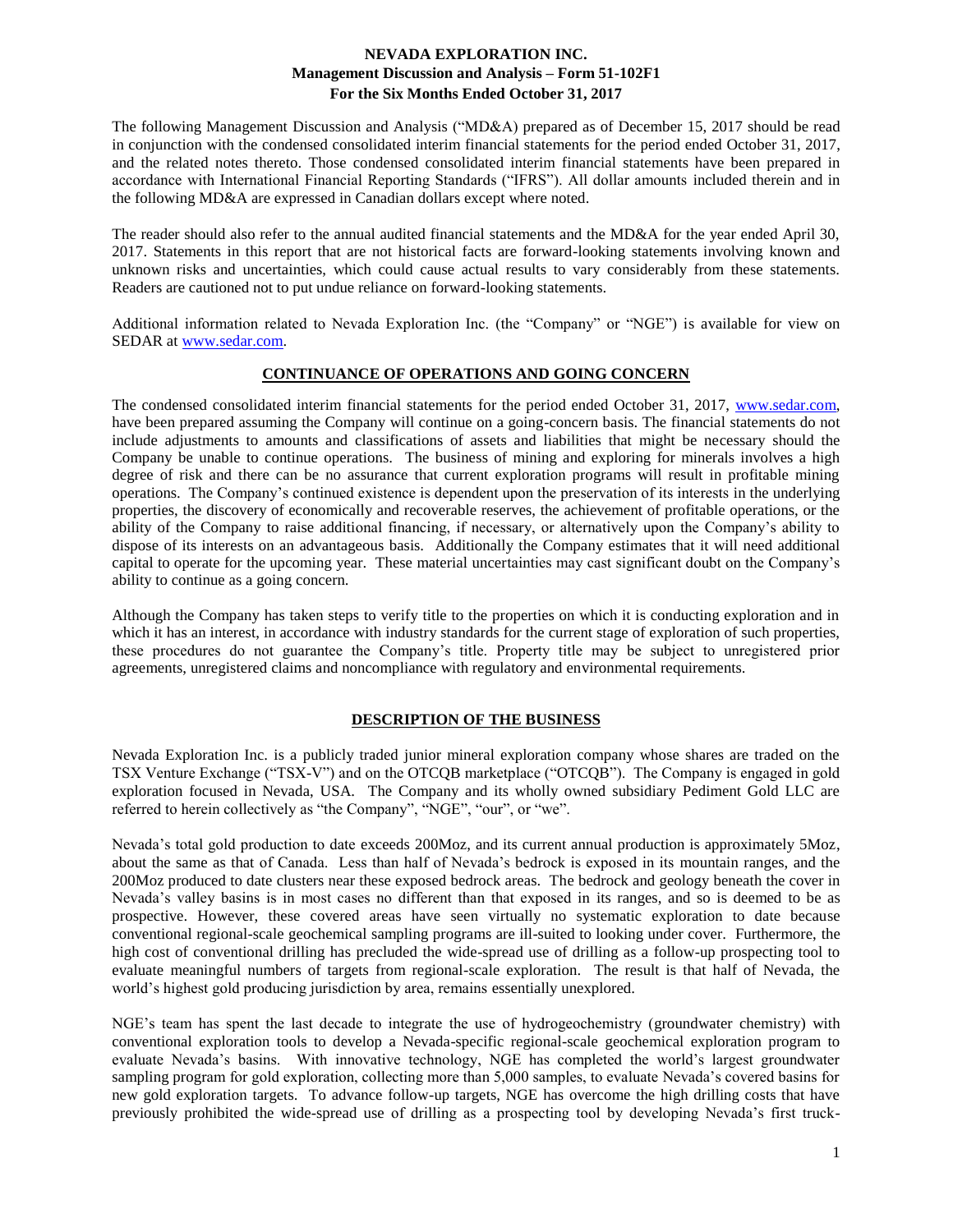mounted small-diameter RC drill rig, tailored specifically to the drilling conditions in Nevada's basins (analogous to RAB drilling in other parts of the world).

By integrating hydrogeochemistry and early-stage low-cost drilling with conventional exploration methods, NGE is generating and advancing a portfolio of gold exploration projects. NGE and its exploration partners have now drilled more than 18,000 metres on targets defined by its integrated exploration program, and at several projects have discovered new large hydrothermal systems, with spatial extents covering several square kilometres, defined by system-appropriate alteration in bedrock over significant drill intervals (>100 feet) containing widespread lowlevel gold (10-100 ppb) and associated trace-element geochemistry consistent with the geologic and geochemical footprints of Nevada's large gold deposits. These are the types of footprints that have yielded multi-million-ounce gold deposits in Nevada, and with these results NGE believes that it has demonstrated the validity of its integrated exploration program to discover and advance new high-quality gold targets in otherwise blind settings.

By overcoming the challenges, and radically reducing the costs of exploring in Nevada's covered basins, NGE is taking meaningful steps to open up this important new search space for district-scale exploration. NGE's business model is to create shareholder value by leveraging its properties and technology through generative exploration, joint ventures, and other exploration partnerships.

## **MINERAL PROPERTIES**

NGE directly holds 875 unpatented mining claims and other mineral interests in the following properties through its wholly owned US subsidiary Pediment Gold LLC:

| <b>Project</b>      | <b>NGE Claims</b> |                                | OTHER* | <b>Total</b>  |  |
|---------------------|-------------------|--------------------------------|--------|---------------|--|
|                     | <b>Claims</b>     | Area $(km^2)$<br>Area $(km^2)$ |        | Area $(km^2)$ |  |
| <b>Grass Valley</b> | 425               | 35.5                           |        | 35.5          |  |
| South Grass Valley  | 264               | 22.1                           | -      | 22.1          |  |
| Kelly Creek         | 180               | 13.0                           | 29.3   | 42.3          |  |
| Awakening           | 6                 | 0.5                            |        | 0.5           |  |
| <b>TOTAL</b>        | 875               | 71.1                           | 29.3   | 100.4         |  |

\*Leased private lands and interest in claims on BLM land held by third parties.

### *Grass Valley*

The Grass Valley Project is located 90 km southwest of Carlin in Lander County, Nevada, at the northwestern end of Grass Valley a 924 km<sup>2</sup> valley basin that continues south from the world class mineralization at Barrick Gold Corp.'s Cortez mine, one of the world's largest and lowest cost gold mines. The Company has a 100% interest in  $425$  claims (35.5 km<sup>2</sup>) at Grass Valley.

Since 2011, NGE has used its integrated exploration program to explore for new gold exploration targets in Grass Valley, in the north-central part of Nevada famous for Carlin-Type Gold Deposits ("CTGDs"), and has identified a 14.5 km by 2.4 km target defined by elevated concentrations of gold and gold-related trace element geochemistry in groundwater.

In addition to completing a detailed hydrogeochemistry program, NGE and a former partner's work to date at the Grass Valley Project has included: vegetation and soil geochemistry (including soil gas mercury); the acquisition and reprocessing of two historic seismic geophysical lines; geologic mapping; a gravity geophysical survey; one stratigraphic orientation drill hole; and most recently, geochemical analysis of approximately 2,400 metres of drill cuttings obtained from seven historic (2005 to 2008) geothermal exploration drill holes.

Based on the work to date at the Project, the Company believes that it has confirmed the presence of a large, goldbearing hydrothermal system at the Grass Valley Project, consistent with the geologic setting of a CTGD. NGE's exploration team is continuing to update its geologic model with ongoing field mapping activities and 3D compilation and interpretation of the comprehensive exploration datasets. With this work, NGE believes it has established evidence that the complex structural controls associated with the Cortez mine to the north are also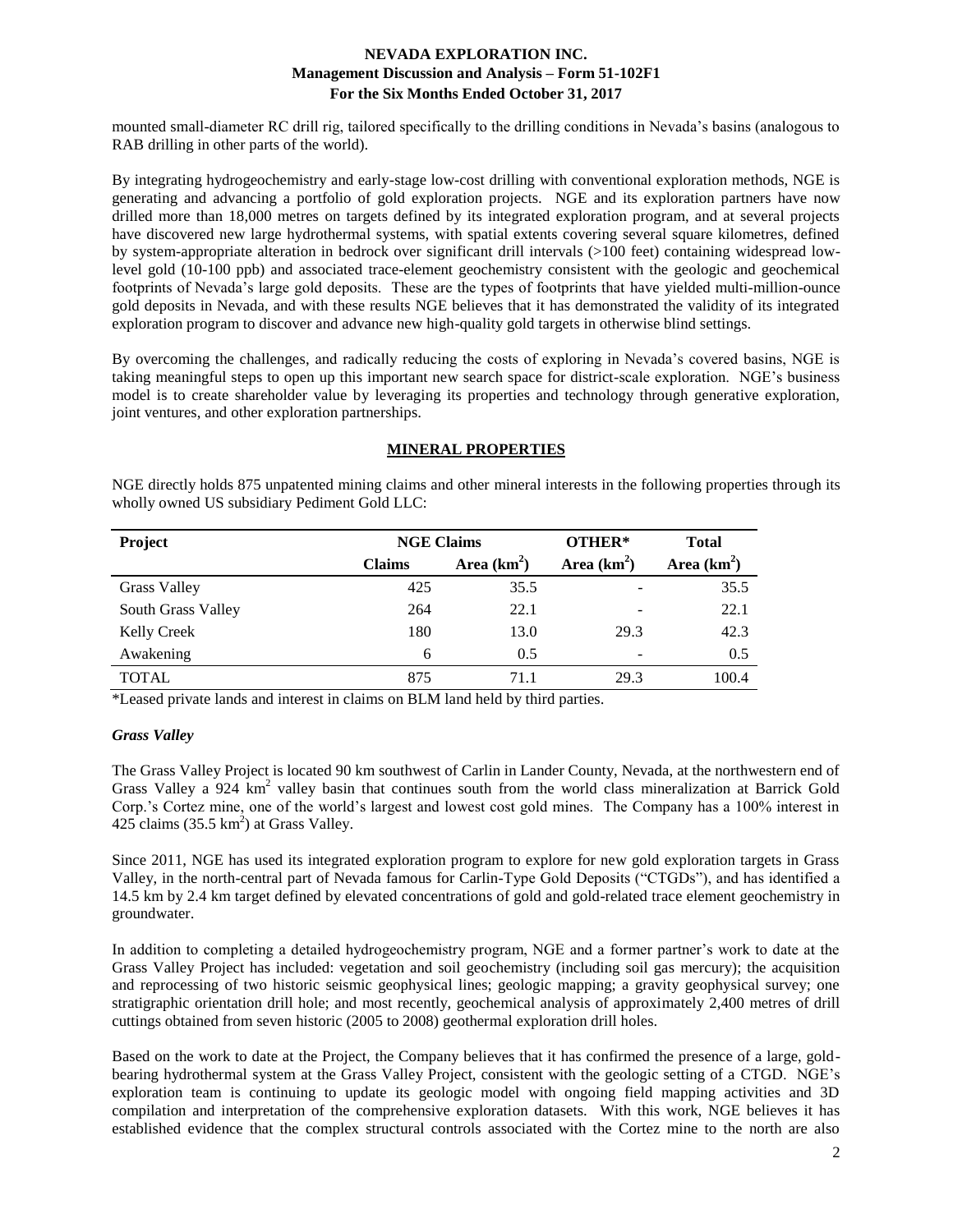present along the western edge of Grass Valley, coincident with the elevated gold in groundwater. NGE expects the next stage of work at the project to be a shallow drilling program using its Scorpion Drill Rig to further characterize the geochemistry of the groundwater, alluvium, and bedrock along these inferred structural controls.

### **South Grass Valley**

The South Grass Valley Project is located in Lander County, north-central Nevada, approximately 50 kilometres south southwest of Barrick Gold Corp.'s Cortez Pipeline property. The Company has a 100% interest in 264 claims  $(22.1 \text{ km}^2)$  at South Grass Valley.

The South Grass Valley Project is situated along the Eureka - Battle Mountain Gold Trend, within the specific region of north-central Nevada known for CTGDs defined to the West by the western extent of reactive lower plate carbonate host rocks and to the east by the eastern limit of unreactive upper plate cap rocks. Within this region, major gold mineralization is associated with areas where rising gold-bearing hydrothermal fluids ponded beneath unreactive upper plate cap rocks to react with the favourable lower plate carbonate host rocks below.

These favourable lower plate host rocks have been identified in the mountains surrounding South Grass Valley, and since 1975 at least five major and 13 smaller groups actively explored the area. Despite considerable expenditures by these groups, NGE is not aware of any significant gold values being identified in the exposed bedrock in the mountains surrounding the Project, and as a result, these groups had little justification to undertake the considerable expense and risk required to support sustained efforts to follow the favourable lower plate host rocks beneath the basin cover in the Valley.

Using its industry-leading hydrogeochemistry exploration technology, from 2012 to 2013 the Company collected groundwater samples across South Grass Valley, and delineated a target measuring approximately 11 km by 1.6 km defined by elevated concentrations of gold and CTGD trace element geochemistry. This was a very important step for the Project, because whereas many other groups have recognized the potential to discover new gold deposits in the favourable lower plate carbonate host rocks within South Grass Valley, for the first time, NGE has positively delineated a discrete target within the Valley defined by elevated concentrations of gold and supporting geochemistry characteristic of CTGDs.

During July, 2016, NGE's technical team completed a range-front geologic mapping and sampling program at South Grass Valley, the results of which have successfully confirmed the presence of hydrothermally altered and geochemically anomalous CTGD lower plate host rock in a small outcrop of exposed bedrock located within the Project, known as Goodwin Butte. Further interpretation of the air magnetic and gravity geophysics data projects this favourable lower plate host rock at Goodwin Butte beneath the target area defined by the elevated gold and supporting trace element hydrogeochemistry.

With strong support for favourable lower plate carbonate host rocks coincident with elevated gold and supporting CTGD trace element geochemistry in the groundwater, NGE believes that the South Grass Valley Project presents one of the most exciting new gold exploration projects in Nevada. NGE expects that the next stage of work at the project to be a shallow drilling program using its Scorpion Drill Rig to further characterize the geochemistry of the groundwater, alluvium, and bedrock at the Project.

## *Kelly Creek*

The Kelly Creek Project is located in Humboldt County, Nevada. The Company has combined its former Hot Pot Project into its Kelly Creek Project, the combination of which is now together referred to as the Kelly Creek Project, comprising: 180 unpatented mining claims held directly by the company, covering approximately 13.0 km<sup>2</sup>; 209 unpatented mining claims leased by the Company from Genesis Gold Corporation through a Mining Lease and Option to Purchase Agreement (the "Genesis Agreement"), covering approximately 15.1  $\text{km}^2$ ; and approximately 14.2 km<sup>2</sup> of private land leased by the Company under a Mining Lease Agreement (the "Hot Pot Lease").

The Kelly Creek Basin is situated along the Battle Mountain – Eureka Gold Trend, and is bounded by multi-millionounce gold deposits to the north (Twin Creeks, Getchell, Turquoise Ridge, and Pinson) and south (Lone Tree,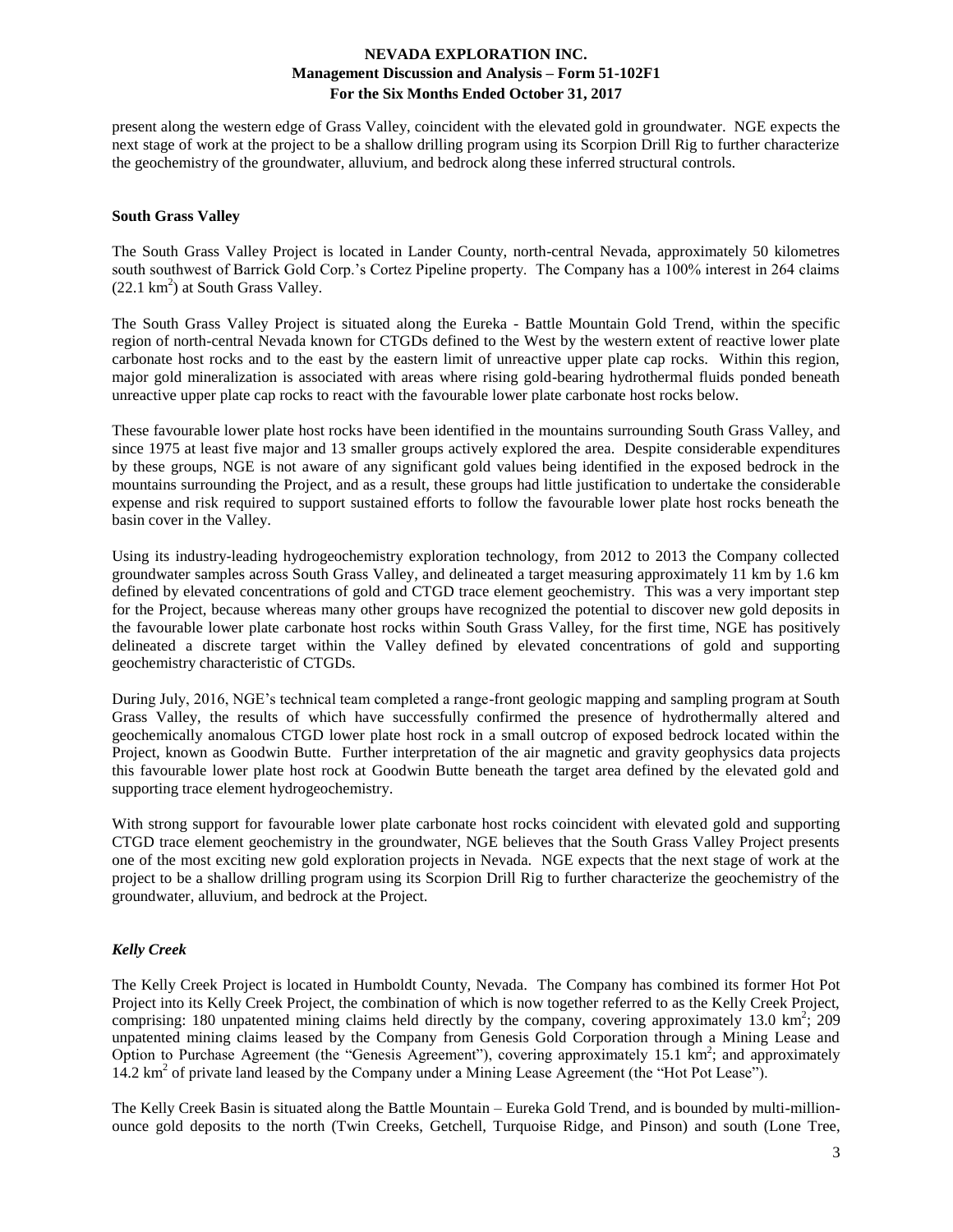Marigold, Trenton Canyon, Converse, Buffalo Valley, Copper Basin, and Phoenix) - together representing more than 70Moz of gold along the periphery of the Basin. Despite its proximity to world-class mineralization, the interior of the Kelly Creek Basin has seen limited systematic exploration activity to date because its bedrock is largely covered by syn- to post-mineral volcanic units and post-mineral alluvium.

Recognizing the potential to find significant gold mineralization within the Kelly Creek Basin, dozens of major and junior explorers have spent tens of millions of dollars to follow the prospective geology seen in and proximal to the exposed bedrock in the surrounding mountain ranges beneath the sands and gravels covering the Basin. Within the areas controlled by NGE, this activity has included: Santa Fe Pacific completing wide-spaced bedrock mapping drilling in the 1990s; BHP completing an extensive soil auger geochemistry program through the late 1990s; and Placer Dome completing a reconnaissance-scale reverse circulation program in the early 2000s. Other companies that either now hold or have held claims in the immediate area include Newmont, Barrick, AngloGold, Hemlo, Homestake, and Kennecott. The efforts of each company have added valuable information about the geology of the Basin; however, without a cost-effective tool to conduct basin-scale exploration beneath the valley cover, the exploration programs to date in the Kelly Creek Basin have predominantly consisted of unsystematic and uncoordinated efforts focused on relatively small areas.

NGE developed its hydrogeochemistry exploration technology specifically to complete regional-scale exploration for gold in Nevada`s covered basins, and NGE has used this technology to map elevated concentrations of gold in groundwater along the major structural corridor beneath the Kelly Creek Basin that connects the multi-millionounce gold deposits to the north and to the south.

Since establishing its initial holdings in the Kelly Creek Basin, NGE and its exploration partners have completed major work programs, building a comprehensive exploration dataset to understand the geology beneath the Basin. This exploration dataset now includes:

- $\bullet$  1,000 km<sup>2</sup> of regional magnetic geophysical data;
- 670 km<sup>2</sup> of detailed air magnetic geophysical data;
- $\bullet$  1,000 km<sup>2</sup> of regional gravity geophysical data;
- $\bullet$  100 km<sup>2</sup> of detailed gravity geophysical data;
- 33 line-km of CSAMT geophysical data;
- 49 line-km of 3D reflection seismic data; and
- A drilling database containing 31 drill holes, plus 114 historic drill holes, representing more than 29,000 metres of drilling, including assay results for more than 5,000 drill intervals representing more than 10,000 metres of drill assay data.

With this unparalleled exploration dataset for the Kelly Creek Basin, NGE is has built a comprehensive geologic model focused on the central portion of the Basin where NGE has demonstrated the presence of high levels of gold in the groundwater associated with the structural trend connecting the major gold mineralization to the north and south. NGE is currently completing a shallow drill program using its Scorpion Drill Rig to further characterize the geochemistry of the groundwater, alluvium, and bedrock at the Project.

## *Awakening*

The Awakening Project is located in Humboldt County, Nevada, approximately 50km north-northwest of Winnemucca, Nevada, and directly north of the Sleeper Gold Mine. The Company has a 100% interest in 6 claims  $(0.5 \text{ km}^2)$  at Awakening.

The Awakening Project is largely covered by syn- to post-mineral volcanic units and post-mineral alluvium and as a result, has seen little historic exploration activity. Projections of favourable lithology, structure, and alteration at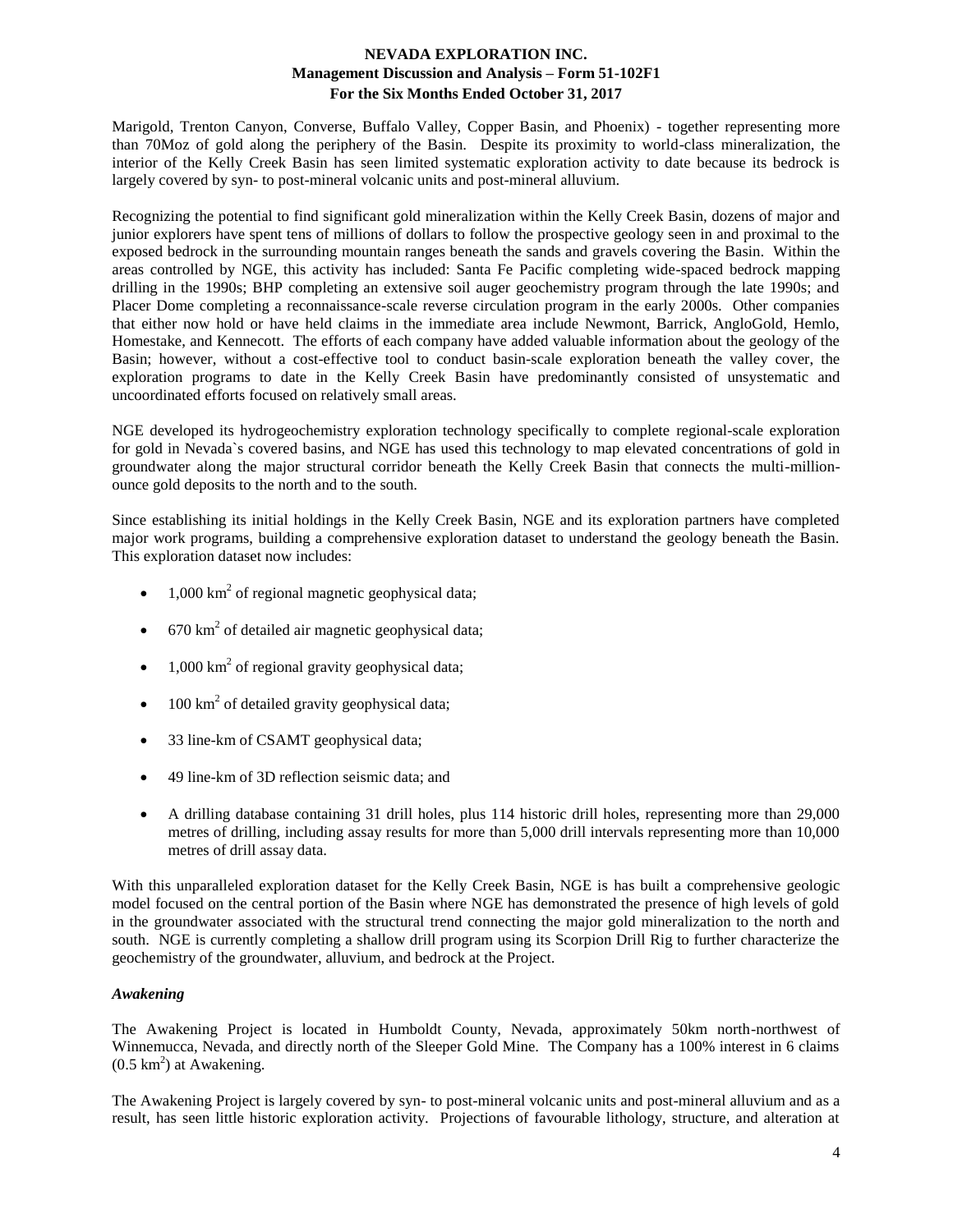regional, district, and property scales suggest that important gold-silver mineralization may be located within economic depths beneath the cover at Awakening.

Work to date on the Project by NGE and a former exploration partner includes:

- 85km<sup>2</sup> of high quality gravity geophysics data;
- 173 km<sup>2</sup> of air magnetic data; and
- Approximately 3,000 metres of core and RC drilling.

NGE's management believes that the results of NGE's integrated exploration program at Awakening have delineated a focused pediment target along a structural zone extending north from Paramount Gold & Silver Corp.'s Sleeper Gold Project.

### **Summary of expenditures by property:**

Resource properties expenditures for the period ended October 31,

|                           | 2017          | 2016                      |         |
|---------------------------|---------------|---------------------------|---------|
| <b>Grass Valley</b>       | \$<br>89,777  | $\boldsymbol{\mathsf{S}}$ | 140,679 |
| <b>South Grass Valley</b> | 70,826        |                           | 209,549 |
| <b>Kelly Creek</b>        | 476,951       |                           | 161,759 |
| <b>Awakening</b>          | 2,092         |                           | 7,497   |
|                           |               |                           |         |
|                           | \$<br>639,646 | \$                        | 519,484 |

### **RESULTS OF OPERATIONS**

### *During the three-month period ended October 31, 2017:*

The Company's net loss during the three-month period ended October 31, 2017 (the "Current Quarter") was \$922,387 compared to \$1,161,593 for the three-month period ended October 31, 2016 (the "Previous Quarter"). The decrease is primarily a result of the following:

Amortization expense during the Current Quarter was \$28,900 compared to a recovery of \$1,401 during the Previous Quarter. The increase is primarily a result of an increase in amortization relating to the disposal of computer equipment leading to a write-off in the Previous Quarter.

Filing fees during the Current Quarter was \$16,081 compared to \$33,627 during the Previous Quarter. The decrease is due to decreased filing activities during the period.

General exploration costs during the Current Quarter was \$Nil compared to \$12,949 during the Previous Quarter. The decrease in general exploration costs is a result of all exploration activity in the period being focused on the Kelly Creek Project, and recorded as exploration and evaluation expenditures.

Investor relations expense during the Current Quarter was \$101,705 compared to \$192,886 during the Previous Quarter. The decrease is the result of a relative decrease in marketing efforts during the period.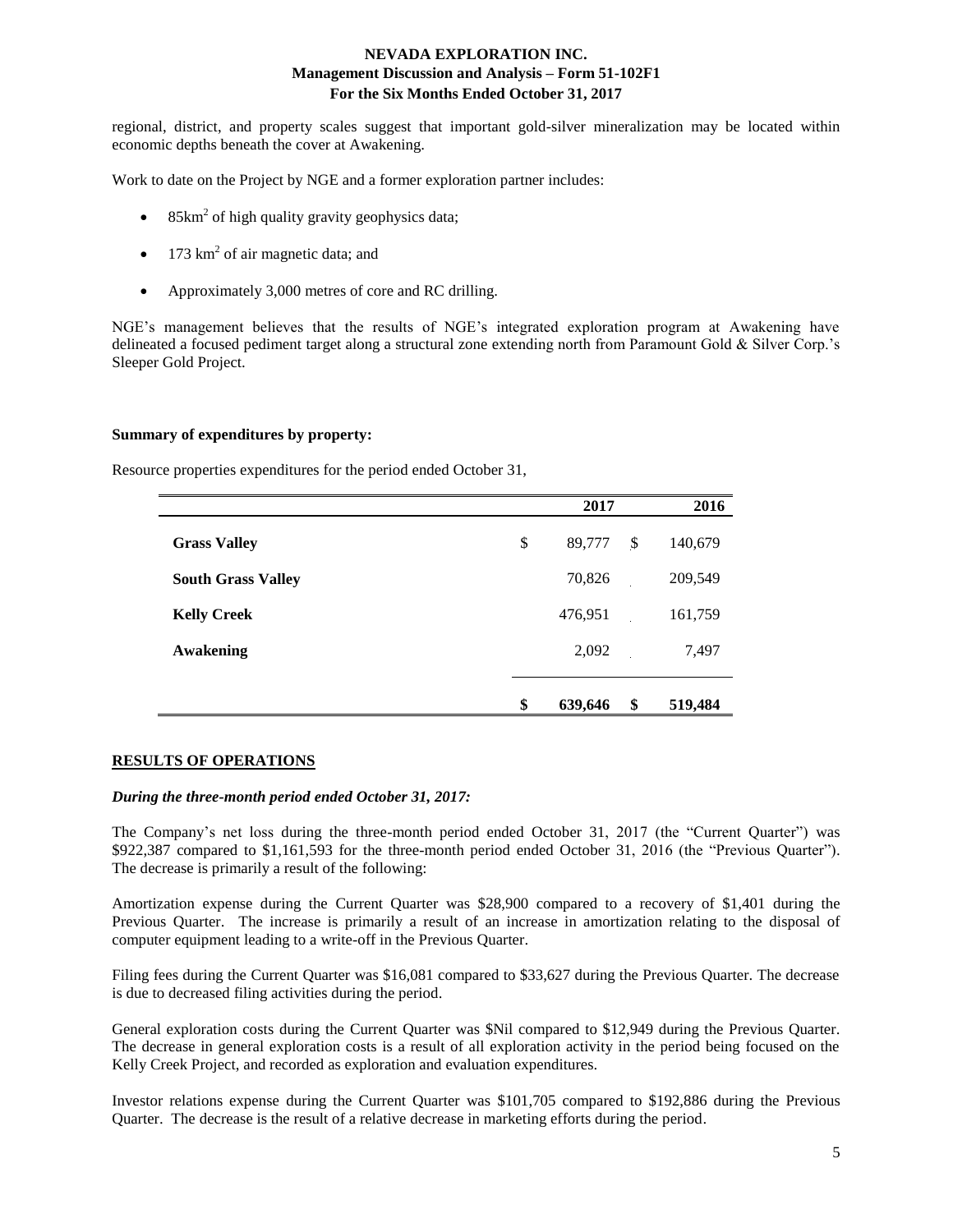Professional fees and consultants during the Current Quarter was \$52,173 compared to \$37,334 during the Previous Quarter. This is due to increased activities during the period.

Rent expenses during the Current Quarter was \$21,668 compared to \$15,117 during the Previous Quarter. The increase is primarily a result of increasing total office space.

Salaries during the Current Quarter was \$125,612 compared to \$81,898 during the Previous Quarter. This is due to increased management wages during the Current Quarter.

Share-based payments during the Current Quarter was \$55,128 compared to \$295,884 during the Previous Quarter. This is the result of a higher Black-Scholes valuation on options granted in previous periods and vesting through the Current Quarter as compared to the Previous Quarter.

### *During the six-month period ended October 31, 2017:*

The Company's net loss during the six-month period ended October 31, 2017 (the "Current Period") was \$1,509,316 compared to \$1,472,449 for the six-month period ended October 31, 2016 (the "Previous Period"). The increase is primarily a result of the following:

Amortization expense during the Current Quarter was \$58,692 compared to \$7,934 during the Previous Quarter. The increase is primarily a result of an increase in amortization relating to computer equipment being written off in the Previous Period.

Exploration and evaluation expenditures expense during the Current Quarter was \$639,646, compared to \$519,484 during the Previous Quarter. The increase is primarily a result of an increase in drilling on the Kelly Creek Project.

Filing fees during the Current Quarter was \$22,973 compared to \$48,384 during the Previous Quarter. The decrease is due to decreased filing activities during the period.

Investor relations expense during the Current Quarter was \$136,735 compared to \$322,724 during the Previous Quarter. The decrease is the result of a relative decrease in marketing efforts during the period.

Office expenses and other expenses during the Current Quarter was \$58,534 compared to \$32,975 during the Previous Quarter. This is due to increased activities during the period.

Professional fees and consultants during the Current Quarter was \$86,598 compared to \$54,806 during the Previous Quarter. This is due to increased activities during the period.

Rent expenses during the Current Quarter was \$41,667 compared to \$22,921 during the Previous Quarter. The increase is primarily a result of increasing total office space.

Salaries during the Current Quarter was \$205,704 compared to \$124,298 during the Previous Quarter. This is due to increased management wages during the Current Quarter.

Share-based payments during the Current Quarter was \$186,826 compared to \$316,341 during the Previous Quarter. This is the result of a higher Black-Scholes valuation on options granted in previous periods and vesting through the Current Quarter as compared to the Previous Quarter.

Travel during the Current Quarter was \$23,162 compared to \$12,732 during the Previous Quarter. This is primarily a result of increased travel.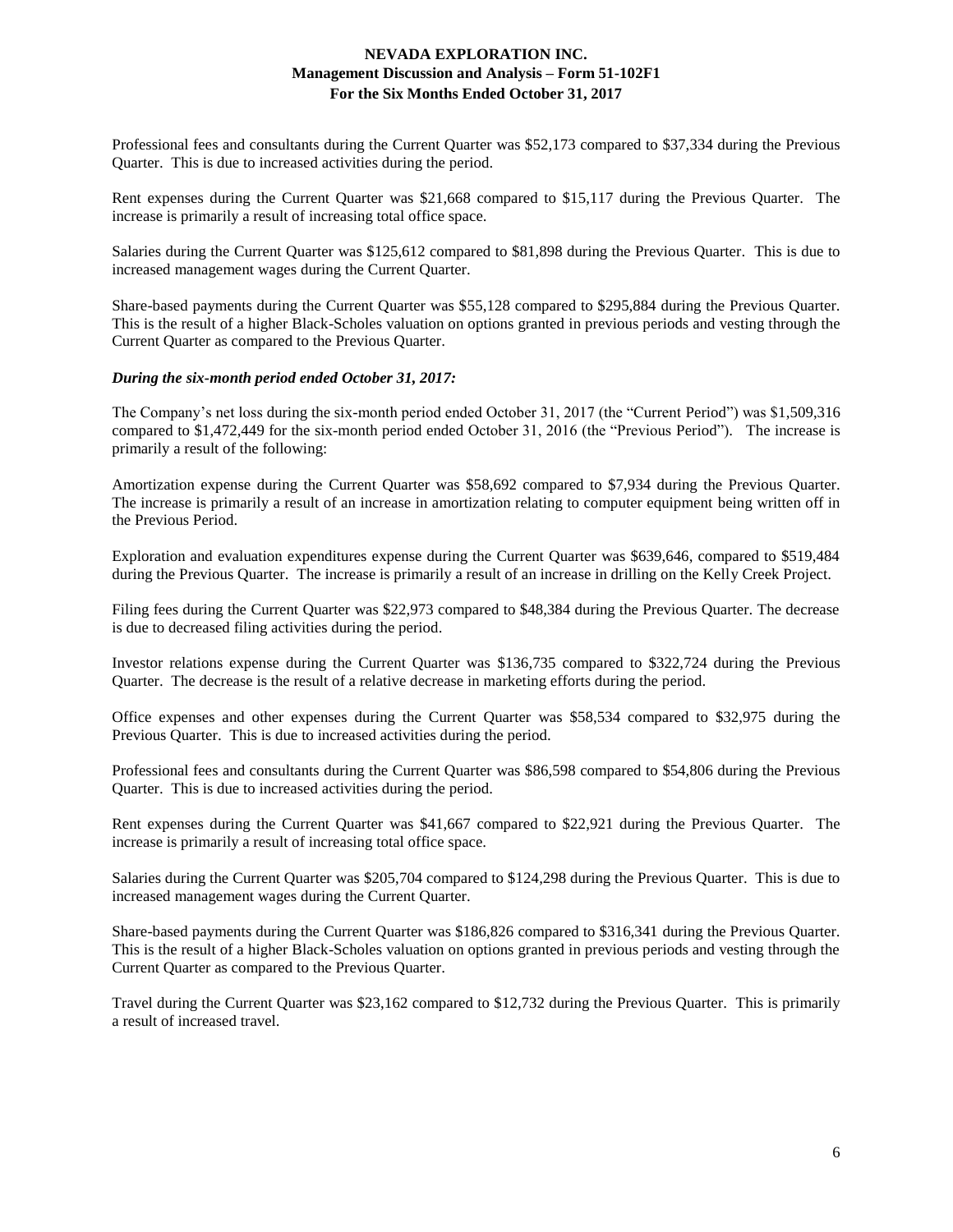*Summary of Quarterly Results*

|                                                                         | Three Month<br>Period Ended<br>October 31,<br>2017          |   | Three Month<br>Period Ended<br>July 31,<br>2017     |    | Three Month<br>Period Ended<br>April 30,<br>2017        |     | Three Month<br>Period Ended<br>January 31,<br>2017          |
|-------------------------------------------------------------------------|-------------------------------------------------------------|---|-----------------------------------------------------|----|---------------------------------------------------------|-----|-------------------------------------------------------------|
| Total assets<br>Working capital<br>Equity<br>Net loss<br>Loss per share | \$<br>875,120<br>287,448<br>774,271<br>(922, 387)<br>(0.02) | S | 633,328<br>22,427<br>513,290<br>(586,929)<br>(0.01) | -S | 1,007,601<br>362,243<br>902,269<br>(772, 925)<br>(0.01) | \$. | 1,560,304<br>1,030,767<br>1,478,341<br>(709, 930)<br>(0.01) |

|                                                       | Three Month<br>Period Ended<br>October 31,               | Three Month<br>Period Ended<br>July 31,                 |   | Three Month<br>Period Ended<br>April 30,    |   | Three Month<br>Period Ended<br>January 31, |
|-------------------------------------------------------|----------------------------------------------------------|---------------------------------------------------------|---|---------------------------------------------|---|--------------------------------------------|
|                                                       | 2016                                                     | 2016                                                    |   | 2016                                        |   | 2016                                       |
| Total assets<br>Working capital<br>Equity<br>Net loss | \$<br>2,078,220<br>1,433,932<br>1,906,217<br>(1,161,593) | \$<br>2,167,689<br>1,677,698<br>1,972,889<br>(310, 856) | S | 202,897<br>(32,400)<br>40,442<br>(301, 842) | S | 244,055<br>37,566<br>96,678<br>(498, 859)  |
| Loss per share                                        | (0.03)                                                   | (0.01)                                                  |   | (0.01)                                      |   | (0.02)                                     |

## **ASSETS & LIABILITIES**

Deposits for land reclamation also add to the Company's asset base. Those deposits as at October 31, 2017 are \$122,721 (April 30, 2017 - \$129,786). These deposits (bonds) are required by the U.S Bureau of Land Management (BLM) and US Forest Service (USFS) to ensure that reclamation and clean-up work on the Company's properties will be completed to the satisfaction of the BLM and the USFS.

## **LIQUIDITY AND CAPITAL RESOURCES**

### *Liquidity*

The Company has financed its operations primarily through the issuance of common shares. The Company continues to seek capital through various means including the issuance of equity and/or debt.

Net cash used in operating activities for the period ended October 31, 2017 was \$1,174,939 compared to cash used of \$1,295,645 during the period ended October 31, 2016 and consists primarily of the operating loss and changes in non-cash working capital items as detailed in the condensed consolidated interim financial statements for the period ended October 31, 2017 on www.sedar.com.

Net cash used by investing activities for the period ended October 31, 2017 was \$31,332 compared to \$396,880 used during the period ended October 31, 2016. Investing activities in both periods relates to the acquisition of equipment and intangible assets.

Net cash provided by financing activities for the period ended October 31, 2017 was \$1,232,342 compared to \$3,003,532 provided during the period ended October 31, 2016. The difference is primarily attributable to proceeds from two private placements totalling \$2,455,000 and \$614,000 of warrants exercised during the period ended October 31, 2016 compared to one private placement totalling \$1,131,930 and \$115,000 of warrants exercised during the period ended October 31, 2017.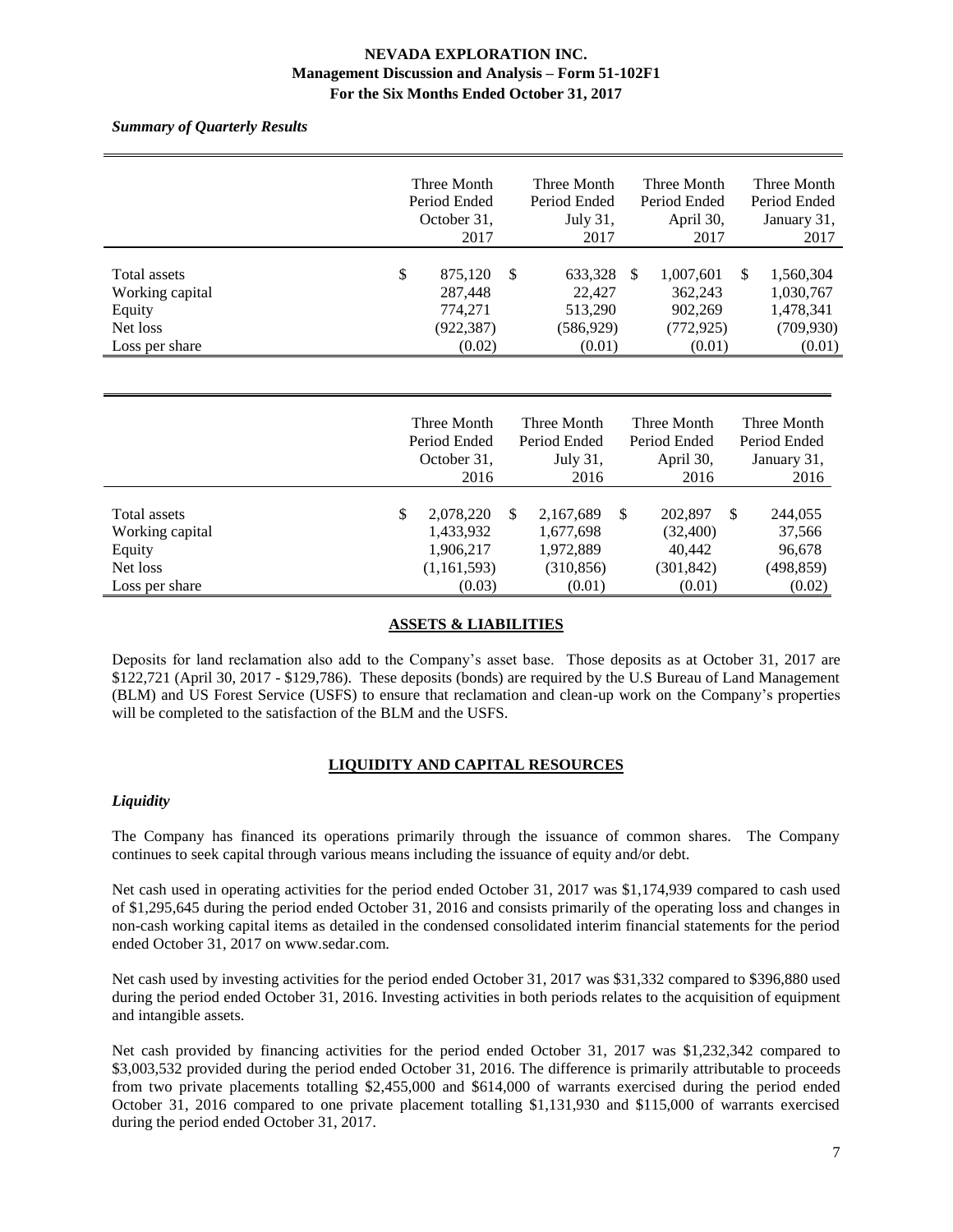### *Capital Resources*

As of October 31, 2017, the Company has a finance lease obligation for a leased vehicle of \$13,074 (US - \$10,170), with blended monthly payments of principal and interest, bearing interest at a rate of 2.90% per annum. The total of principal repayments of the finance lease obligations that are due within the next one year is \$12,153, and the remaining portion for \$921 is due between fiscal year 2018 to 2019.

### *Commitment*

The Company has the following additional commitment:

a) Total office lease payments of \$103,580 ending December 31, 2018.

### *Off Balance Sheet Arrangements*

As at October 31, 2017, NGE had no off balance sheet arrangements such as guaranteed contracts, contingent interests in assets transferred to an entity, derivative instrument obligations or any instruments that could trigger financing, market or credit risk to NGE.

### **RELATED PARTY TRANSACTIONS**

During the period ended October 31, 2017, the Company:

- i) accrued \$22,000 in professional fees to a corporation owned by the Chief Financial Officer of the Company.
- ii) recorded share-based payments of \$33,214 (2016 \$Nil) related to the fair value of stock options vesting through the period to an officer and directors.

During the period ended October 31, 2016, the Company paid or accrued \$22,000 in professional fees to a firm in which the Chief Financial Officer of the Company is a partner.

The amounts included in accounts payable and accrued liabilities which are due to related parties are as follows:

|                                                                                                                              | October 31,<br>2017 |    | April 30,<br>2017 |
|------------------------------------------------------------------------------------------------------------------------------|---------------------|----|-------------------|
| Due to a firm of which the Chief Financial Officer is a partner<br>Due to a corporation owned by the Chief Financial Officer | 2.193<br>22,000     | -S | 13,860<br>11,000  |
|                                                                                                                              | 24.193              |    | 24,860            |

# **KEY MANAGEMENT COMPENSATION**

Remuneration of key management of the Company is as follows:

|                                  |   | Six months<br>Ended<br>October 31,<br>2017 | Six months<br>Ended<br>October 31,<br>2016 |                    |
|----------------------------------|---|--------------------------------------------|--------------------------------------------|--------------------|
| Salaries<br>Share-based payments | S | 183,384<br>64,837                          | - \$                                       | 124,298<br>116,752 |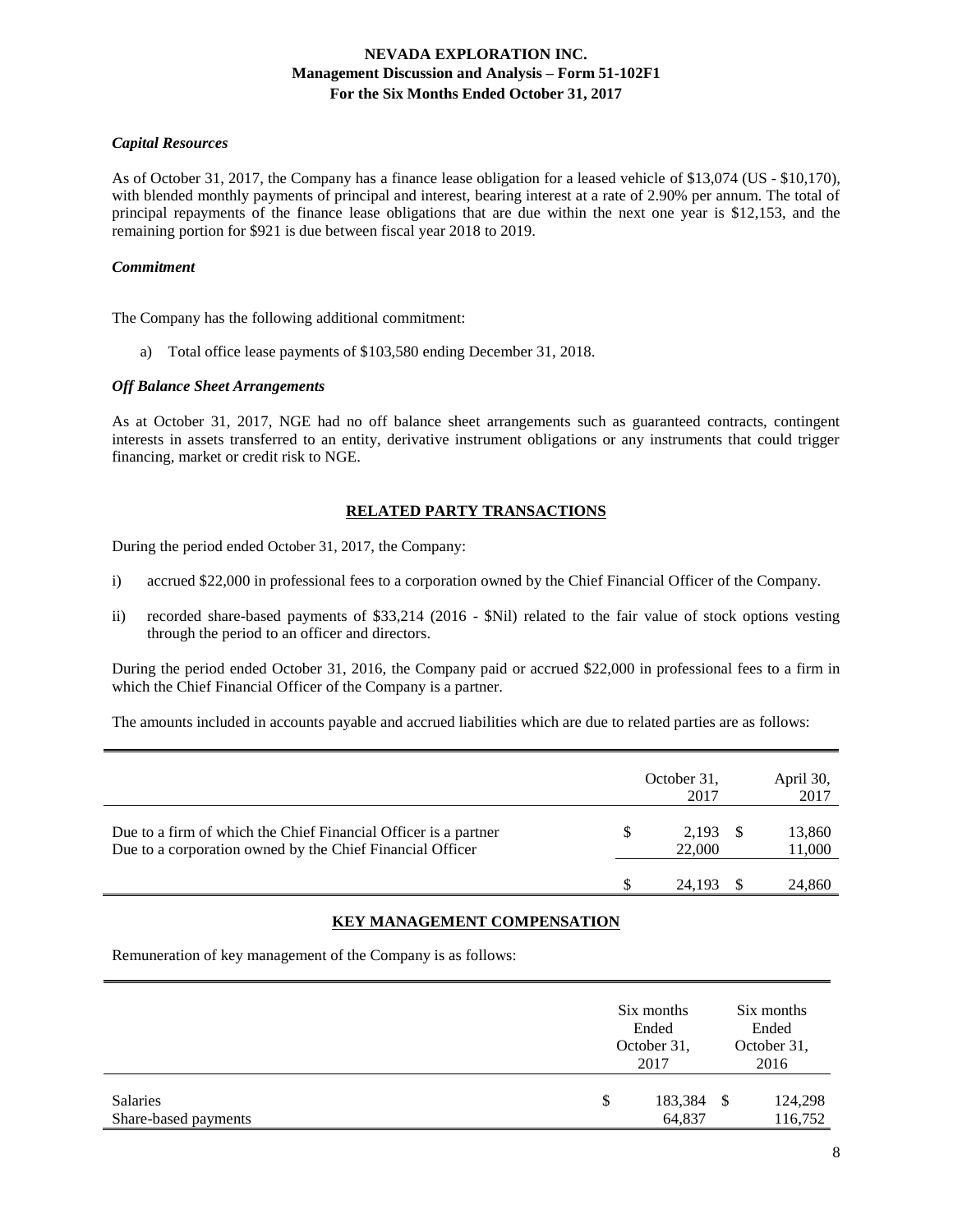### **DISCLOSURE OF OUTSTANDING SHARE DATA**

As at December 15, 2017, the Company has 55,424,068 common shares issued and outstanding and has the following stock options and warrants outstanding:

|                      | Number<br>of Options                                                                              | Exercise<br>Price                                          | <b>Expiry Date</b>                                                                                                                            |  |
|----------------------|---------------------------------------------------------------------------------------------------|------------------------------------------------------------|-----------------------------------------------------------------------------------------------------------------------------------------------|--|
| <b>Stock options</b> | 280,000<br>1,625,000<br>125,000<br>100,000<br>2,120,000<br>350,000<br>4,600,000                   | \$<br>1.00<br>0.185<br>0.315<br>0.37<br>0.47<br>0.40       | March 2, 2019<br>October 19, 2020<br>December 31, 2020<br>April 20, 2021<br>August 2, 2026<br>November 22, 2017                               |  |
| <b>Warrants</b>      | 661,500<br>5,209,150<br>700,000<br>2,502,299<br>1,000,000<br>2,921,250<br>1,993,233<br>14,987,432 | \$<br>0.50<br>0.10<br>0.10<br>0.60<br>0.60<br>0.60<br>0.60 | December 29, 2017<br>August 28, 2018<br>September 23, 2018<br>January 12, 2018<br>February 10, 2018<br>November 27, 2018<br>February 17, 2019 |  |

**Fully diluted:** 75,011,500

## **FINANCIAL INSTRUMENTS AND FINANCIAL RISK FACTORS**

### *Risk Management Policies*

The Company is exposed to risk due to the nature of its financial instruments. Risk management is the responsibility of management and the Company did not use derivative instruments.

### **Fair value**

Financial instruments measured at fair value are classified into one of three levels in the fair value hierarchy according to the relative reliability of the inputs used to estimate the fair values. The three levels of the fair value hierarchy are:

Level 1 – Unadjusted quoted prices in active markets for identical assets or liabilities;

Level 2 – Inputs other than quoted prices that are observable for the asset or liability either directly or indirectly; and Level 3 – Inputs that are not based on observable market data.

Short term investments are measured at level 1 of the fair value hierarchy. The fair value of short term investments is measured at the market price of the common shares held at the measurement date. The carrying value of cash, other receivable, deposits and bonds, finance lease obligations, accounts payable and accrued liabilities approximate their fair value because of the short-term nature of these instruments.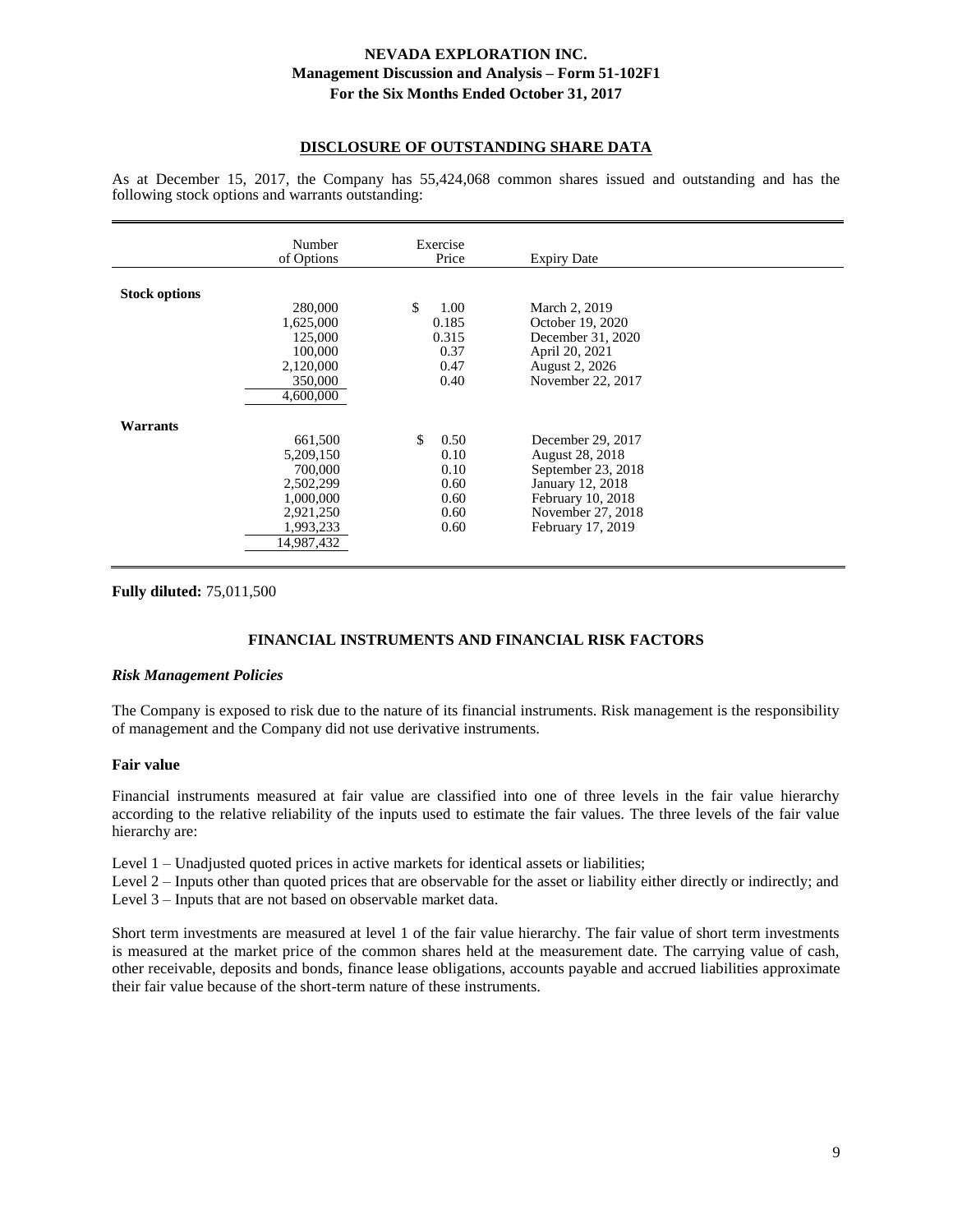### **Financial risk factors**

The Company's risk exposures and the impact on the Company's financial instruments are summarized below:

#### *Credit risk*

Credit risk is the risk of loss associated with a counterparty's inability to fulfill its payment obligations. The Company's credit risk is primarily attributable to cash and deposits and bonds. Management believes that the credit risk concentration with respect to cash, deposits and bonds is remote as it maintains accounts with highly-rated financial institutions.

### *Liquidity risk*

Liquidity risk is the risk that the Company will not be able to meet its financial obligations as they fall due. The Company manages liquidity risk through the management of its capital structure and financial leverage. It also manages liquidity risk by continuously monitoring actual and projected cash flows. The Board of Directors reviews and approves the Company's operating and capital budgets, as well as any material transactions out of the normal course of business.

As at October 31, 2017, the Company had a cash balance of \$302,105 (April 30, 2017 - \$288,627) to settle current liabilities of \$99,928 (April 30, 2017 - \$97,840). The Company believes that there is minimal liquidity risk as at October 31, 2017 as the Company subsequently closed a private placement for proceeds of \$1,115,000.

### *Market risk*

Market risk is the risk of loss that may arise from changes in market factors such as interest rates, foreign exchange rates and equity prices.

(a) Interest rate risk

The Company is exposed to interest rate risk to the extent that the cash maintained at the financial institutions is subject to floating rate of interest. The interest rate risks on cash, deposits and bonds and on the Company's finance lease obligations are not considered significant.

(b) Foreign currency risk

The Company is exposed to financial risk arising from fluctuations in foreign exchange rates and the degree of volatility of these rates. A significant portion of the Company's expenses is denominated in US dollars. Consequently, certain assets, liabilities and operating expenses are exposed to currency fluctuations. The Company does not use derivative instruments to reduce its exposure to foreign currency risk. Net assets denominated in foreign currency and the Canadian dollar equivalents as at October 31, 2017 are as follows:

|                                                                                        | <b>USD</b>                                    |    | CDN                                     |
|----------------------------------------------------------------------------------------|-----------------------------------------------|----|-----------------------------------------|
| Current assets<br>Non-current assets<br>Current liabilities<br>Non-current liabilities | \$<br>36,321<br>371,207<br>(53, 687)<br>(697) | -S | 46,599<br>476,244<br>(68, 878)<br>(921) |
|                                                                                        | \$<br>353,144                                 |    | 453,044                                 |

Based on the above net exposures as at October 31, 2017, and assuming all other variables remain constant, a 1% change in the value of the US dollar against the Canadian dollar would result in an increase/decrease of \$3,531 in comprehensive loss.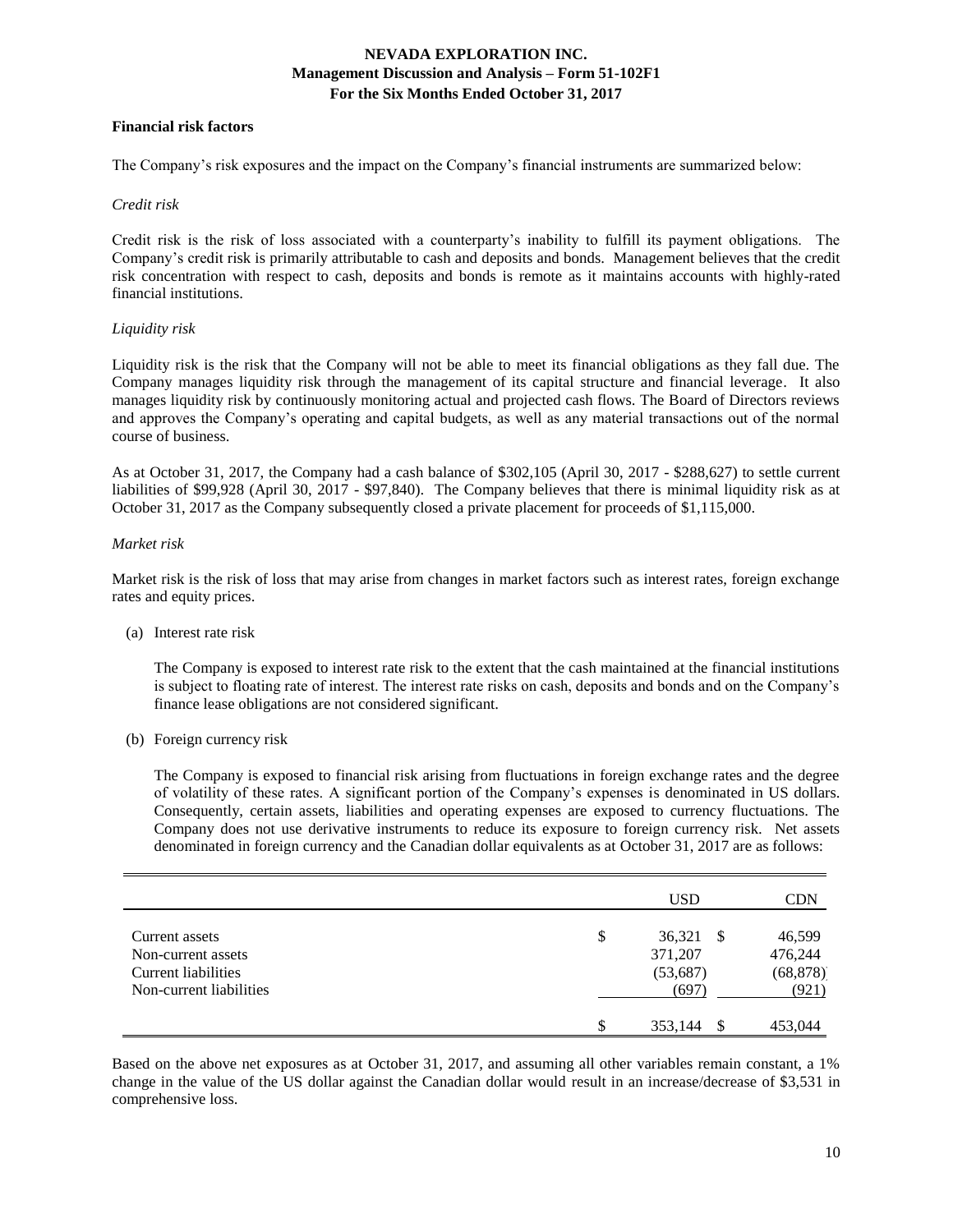### **CAPITAL MANAGEMENT**

In order to maintain its capital structure, the Company, is dependent on equity funding and when necessary, raises capital through the issuance of equity instruments, primarily comprised of common shares and incentive stock options. In the management of capital, the Company includes the components of equity as well as cash.

The Company prepares annual estimates of exploration expenditures and monitors actual expenditures compared to the estimates to ensure that there is sufficient capital on hand to meet ongoing obligations. The Company's investment policy is to invest any excess cash in highly liquid short-term deposits with terms of one year or less and which can be liquidated after thirty days without interest penalty. The Company currently has insufficient capital to fund its exploration programs and is reliant on completing equity financings to fund further exploration. The Company is not subject to any externally imposed capital requirements.

There were no changes in the Company's approach to capital management during the period ended October 31, 2017.

## **RISKS AND UNCERTAINTIES**

In conducting its business of mineral exploration, NGE is subject to a wide variety of known and unknown risks, uncertainties and other factors which may affect the results, performance or achievement of the Company. Such risks and factors include, among others: risks related to the actual results of current and future exploration activities; future prices for gold, silver, and other commodities; environmental risks and hazards; the Company's lack of substantial revenue; the Company's ongoing need to raise money through equity financings; increases to operating, labour, and supply costs; and changes to government regulation, taxes, and fees. Although the Company attempts to identify and plan for these important factors that could affect results materially, the Company cautions the reader that the above list of risk factors is not exhaustive, and that there may be other factors that cause results to differ from anticipated, estimated, or intended results. Ultimately, there can be no guarantee that the Company will be successful in making an economic mineral discovery.

# **LIST OF DIRECTORS AND OFFICERS**

Wade A. Hodges, CEO and Director Cyrus Driver, CFO Kenneth Tullar, COO James Buskard, President Dennis Higgs, Chairman and Director Dr John E. Larson, Director Benjamin Leboe, Director

## **ACCOUNTING POLICIES**

Please refer to the condensed consolidated interim financial statements for the six months ended October 31, 2017 and 2016 on [www.sedar.com](http://www.sedar.com/) for all accounting policies, including newly adopted policies and future accounting policy pronouncements.

## **DISCLOSURE CONTROLS AND PROCEDURES AND INTERNAL CONTROLS**

In connection with National Instrument 52-109 (Certificate of Disclosure in Issuer's Annual and Interim Filings) ("NI 52- 109"), the Chief Executive Officer and Chief Financial Officer of the Company have filed a Venture Issuer Basic Certificate with respect to the financial information contained in the condensed consolidated interim financial statements and this accompanying interim MD&A (together the "Interim Filings"). In contrast to the full certificate under NI 52-109, the Venture Issuer Basic Certificate does not include representations relating to the establishment and maintenance of disclosure controls and procedures and internal control over financial reporting, as defined in NI 52-109. For further information the reader should refer to the Venture Issuer Basic Certificates filed by the Company with the Annual Filings on SEDAR at [www.sedar.com.](http://www.sedar.com/)